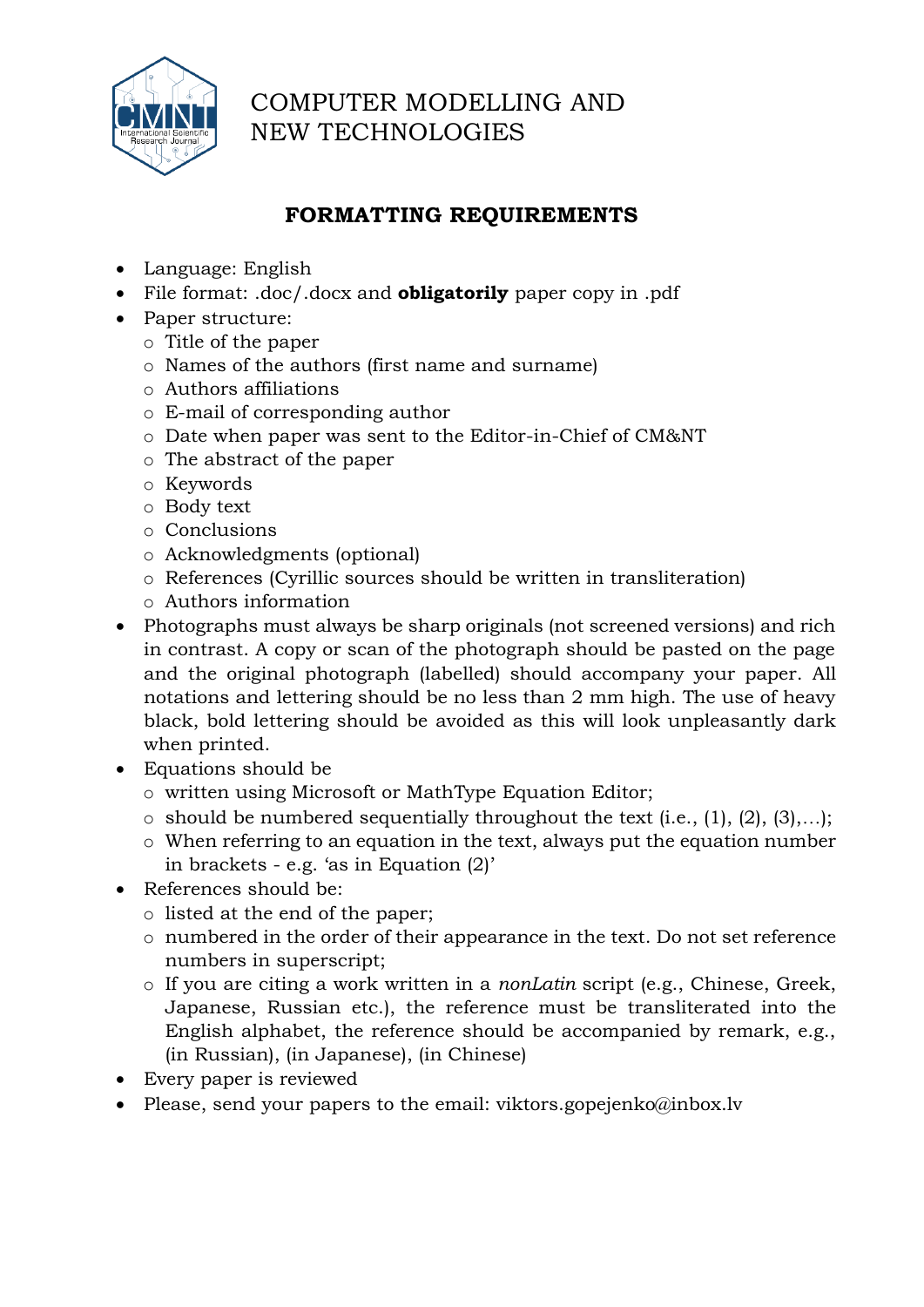## **References (examples):**

The final page number should be in the shortest possible form and separated from the initial page number by an en rule '– ', e.g. 2104–14, i.e. the numbers '21' are not repeated

## **Journal articles**

[1] Shunin Yu N, Zhukovskii Yu F, Gopejenko V I, Burlutskaya N, Lobanova-Shunina T, Bellucci S 2012 *Journal of Nanophotonics* **6**(1) 31-6

## **Books**

- [2] Ziman J M 1979 *Models of Disorder* Cambridge Univ. Press: New York-London chapter 10
- [3] Economou E L 2006 *Green's Functions in Quantum Physics* (3rd edition) Solid *State Ser.* **7** Springer Verlag: Berlin-Heidelberg
- [4] Sze S M 1969 *Physics of Semiconductor Devices* Wiley Interscience: New York
- [5] Shunin Yu N, Zhukovskii Yu F, Burlutskaya N Yu, Gopejenko V I, Bellucci S 2012 in *Nanodevices and Nanomaterials for Ecological Security, Series: NATO Science for Peace Series B - Physics and Biophysics* ed Yu Shunin and A Kiv Springer Verlag: Heidelberg 237-62

## **Books and Articles in Books and Conference Proceedings**

- [6] Dorman L I 1975 *Variations of Galactic Cosmic Rays* Moscow State University Press: Moscow p 103
- [7] Caplar R and Kulisic P 1973 *Proc. Int. Conf. on Nuclear Physics (Munich)* **1** North-Holland/American Elsevier: Amsterdam p 517
- [8] Cheng G X 2001 *Raman and Brillouin Scattering-Principles and Applications* Scientific: Beijing
- [9] Szytula A and Leciejewicz J 1989 *Handbook on the Physics and Chemistry of Rare Earths* **12** ed K A Gschneidner Jr and L Erwin Elsevier: Amsterdam p 133
- [10] Kuhn T 1998 Density matrix theory of coherent ultrafast dynamics *Theory of Transport Properties of Semiconductor Nanostructures (Electronic Materials 4)* ed E Schöll Chapman and Hall: London **chapter 6** 173–214
- [11] Kuhn T, Binder E, Rossi F, Lohner A, Rick K, Leisching P, Leitenstorfer A, Elsaesser T, Stolz W 1994 Coherent excitonic and free-carrier dynamics in bulk GaAs and heterostructures *Coherent Optical Interactions in Semiconductors: Proc. NATO Advanced Research Workgroup (Cambridge, UK, 11–14 August 1993) NATO Advanced Study Institute, Series B: Physics* **330** ed R T Phillips Plenum: New York 33–62

## **Preprints and Patents**

- [12] Milson R, Coley A, Pravda V, Pravdova A 2004 Alignment and algebraically special tensors *Preprint* gr-qc/0401010
- [13] Eaton D I 1975 *Porous glass support material* US Patent No. 3 904

## **Internet recourses**

[14] Ram R, Orlando T 2003 *Physics for Solid-State Applications*  http://ocw.mit.edu/courses/electrical-engineering-and-computer-science/6-730 physics-for- solid-state-applications-spring-2003/ 16 Jan 2014

## **Work written in a nonLatin script**

- [15] Grosberg A. Yu. and Khokhlov A. R., 1989 *Statistical Physics of Macromolecules* Nauka: Moscow *(in Russian)*
- [16] Kireev S V, Protsenko E D, Shyrev S L 2002 *Byull. Izobret.* No. 10 RF Patent No.2181197 *(in Russian)*